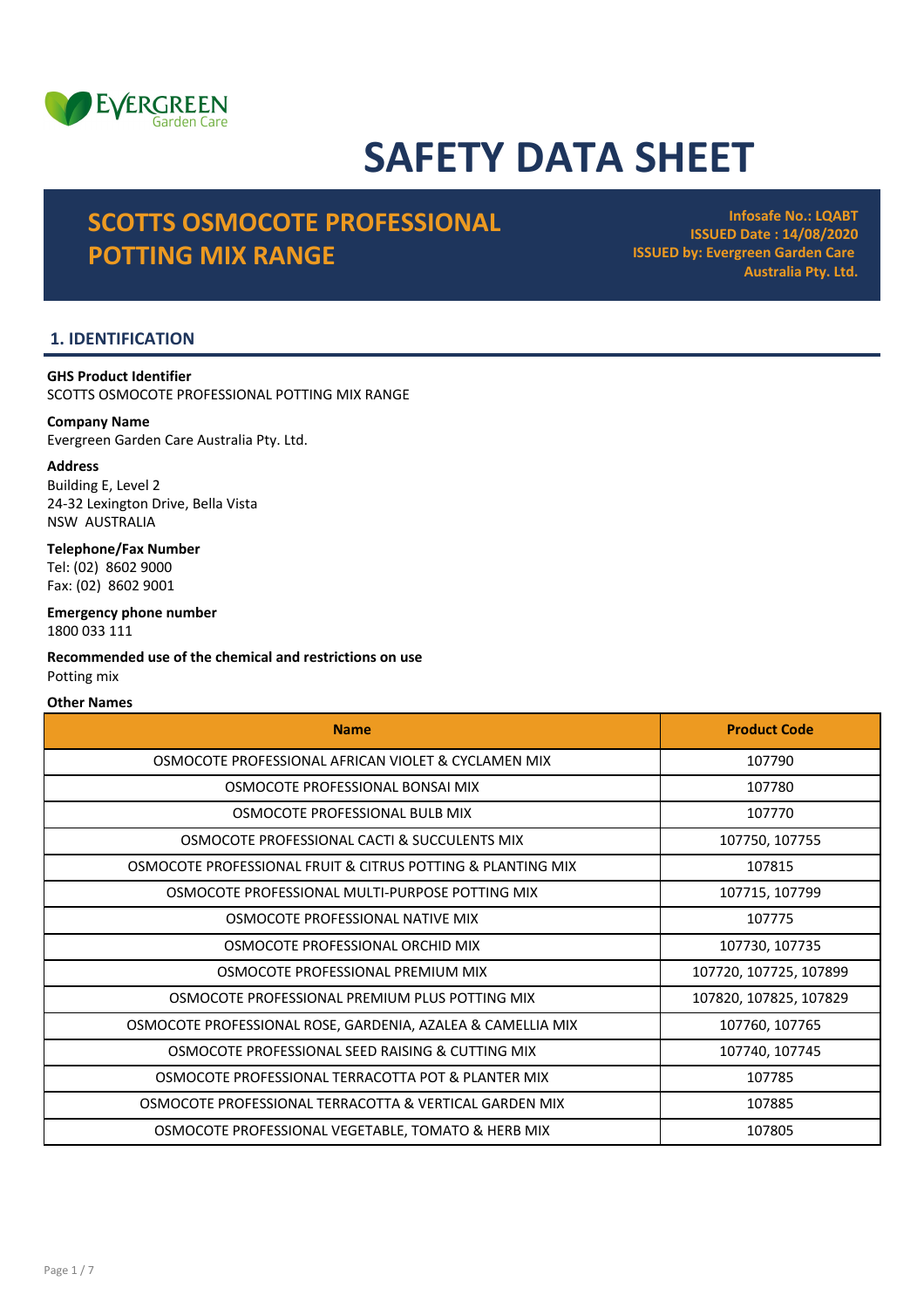## 2. HAZARD IDENTIFICATION

## GHS classification of the substance/mixture

Not classified as Hazardous according to the Globally Harmonised System of Classification and Labelling of Chemicals (GHS) including Work, Health and Safety Regulations, Australia.

Not classified as Dangerous Goods according to the Australian Code for the Transport of Dangerous Goods by Road and Rail. (7th edition)

## Other Information

This product contains crystalline silica. No exposure to free respirable crystalline silica is anticipated during normal use of this product as silica is bound in the damp material. It should be noted, however, that respirable crystalline silica has been listed as a Group 1 human carcinogen by the IARC. Inhalation of respirable silica may cause cancer, silicosis or other serious delayed lung injury. Grinding or machining of coated materials may release silica. Use approved dust respirator when grinding, sanding or machining the dried items.

## 3. COMPOSITION/INFORMATION ON INGREDIENTS

## Information on Composition

Potting mixes are made by blending naturally occurring materials which may include plant mulch, top soil, sand, wood dust, manure and mushroom compost. The material contains a variety of living micro-organisms including bacteria, fungi and protozoa.

Respirable sized crystalline silica bound in the damp material.

#### Ingredients

| <b>Name</b>                                                     | <b>CAS</b> | <b>Proportion</b> |
|-----------------------------------------------------------------|------------|-------------------|
| Crystalline Silica (Quartz)                                     | 14808-60-7 | $10 - 30%$        |
| Ingredients determined not to be hazardous, including<br>water. |            | <b>Balance</b>    |

## 4. FIRST-AID MEASURES

## Inhalation

If inhaled, remove affected person from contaminated area. Keep at rest until recovered. If symptoms develop and/or persist seek medical attention.

#### Ingestion

Do not induce vomiting. Wash out mouth thoroughly with water. Seek medical attention.

#### Skin

Wash affected area thoroughly with soap and water. If symptoms develop seek medical attention.

#### Eye contact

If in eyes, hold eyelids apart and flush the eyes continuously with running water. Remove contact lenses. Continue flushing for several minutes until all contaminants are washed out completely. If symptoms develop and/or persist seek medical attention.

#### First Aid Facilities

Eyewash and normal washroom facilities.

## Advice to Doctor

Treat symptomatically.

#### Other Information

For advice in an emergency, contact a Poisons Information Centre or a doctor at once. (131 126)

## 5. FIRE-FIGHTING MEASURES

#### Suitable Extinguishing Media

Use appropriate fire extinguisher for surrounding environment.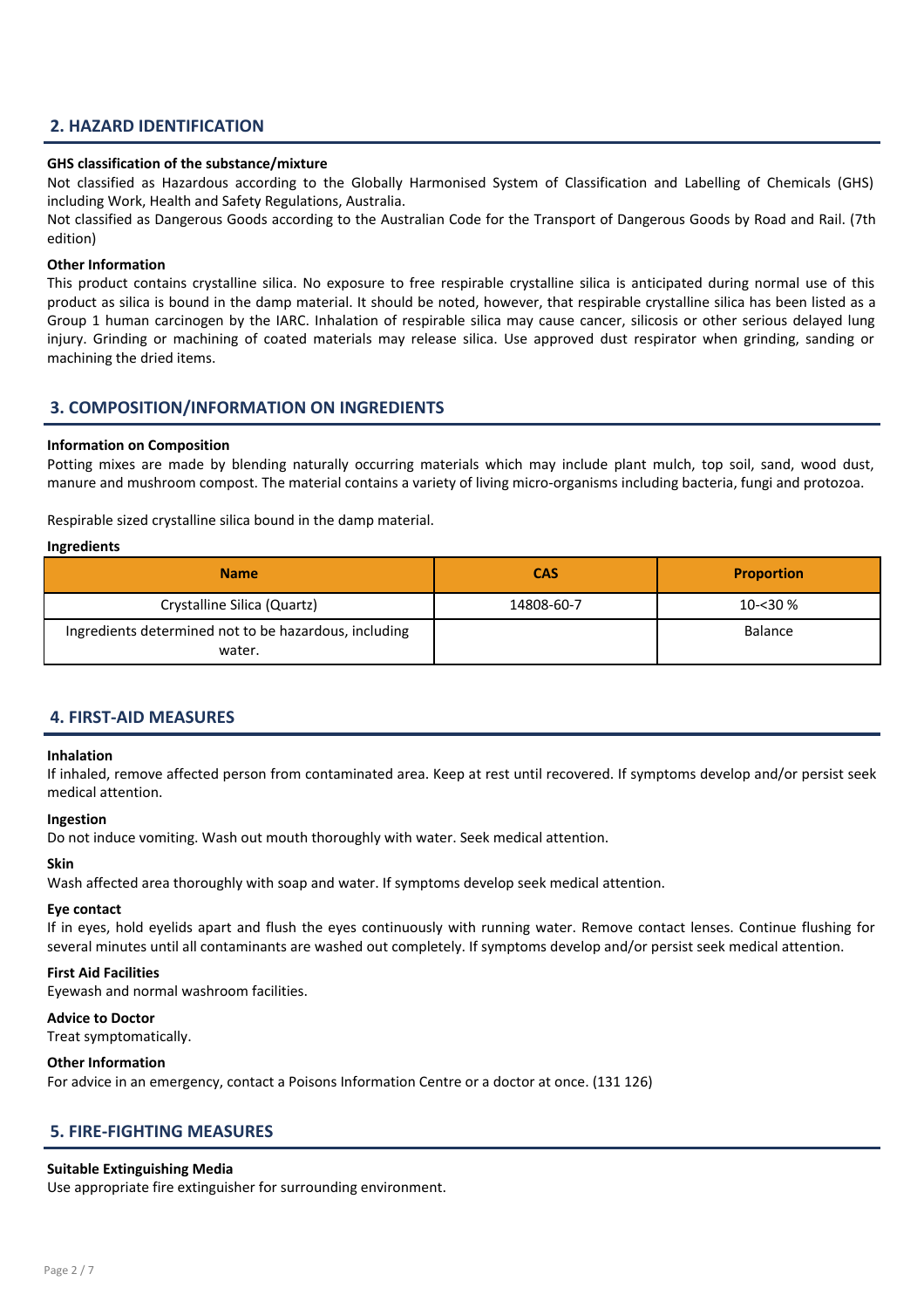## Hazards from Combustion Products

Non combustible material.

## Specific Hazards Arising From The Chemical

This product is non combustible. However heating can cause expansion or decomposition leading to violent rupture of containers.

#### Decomposition Temperature Not available

#### Precautions in connection with Fire

Fire fighters should wear full protective clothing and self-contained breathing apparatus (SCBA) operated in positive pressure mode. Fight fire from safe location.

## 6. ACCIDENTAL RELEASE MEASURES

#### Emergency Procedures

Wear appropriate personal protective equipment and clothing to prevent exposure. Increase ventilation. If possible contain the spill. Sweep up material avoiding dust generation or dampen spilled material with water to avoid airborne dust. Place inert absorbent material onto spillage. Collect the material and place into a suitable labelled container. Seal all wastes in labelled containers for subsequent recycling or disposal. Dispose of waste according to the applicable local and national regulations. If contamination of sewers or waterways occurs inform the local water and waste management authorities in accordance with local regulations.

## 7. HANDLING AND STORAGE

#### Precautions for Safe Handling

Avoid inhalation of dust/mist, and skin or eye contact. Use only in a well ventilated area. Keep containers sealed when not in use. Prevent the build up of dust in the work atmosphere. Maintain high standards of personal hygiene i.e. Washing hands prior to eating, drinking, smoking or using toilet facilities.

## Conditions for safe storage, including any incompatibilities

Store in a cool, dry, well-ventilated area, out of direct sunlight and moisture. Store in suitable, labelled containers. Keep containers tightly closed. Keep away from food, drink and animal feeding stuffs. Ensure that storage conditions comply with applicable local and national regulations.

## 8. EXPOSURE CONTROLS/PERSONAL PROTECTION

#### Occupational exposure limit values

No exposure value assigned for this material. However, the available exposure limits for ingredients are listed below:

Crystalline Silica (Cristobalite and quartz) TWA:  $0.05$  mg/m<sup>3</sup> Advisory carcinogen category: Carc. 1A

TWA (Time Weighted Average): The average airborne concentration of a particular substance when calculated over a normal eighthour working day, for a five-day week.

Carc.1A: Known to have carcinogenic potential for humans. Source: Safe Work Australia

## Biological Limit Values

No Biological limit available.

#### Appropriate Engineering Controls

Use with good general ventilation. If mists or vapours are produced, local exhaust ventilation should be used.

#### Respiratory Protection

If engineering controls are not effective in controlling airborne exposure then an approved respirator with a replaceable dust/ particulate filter should be used. Reference should be made to Australian/New Zealand Standards AS/NZS 1715, Selection, Use and Maintenance of Respiratory Protective Devices; and AS/NZS 1716, Respiratory Protective Devices, in order to make any necessary changes for individual circumstances.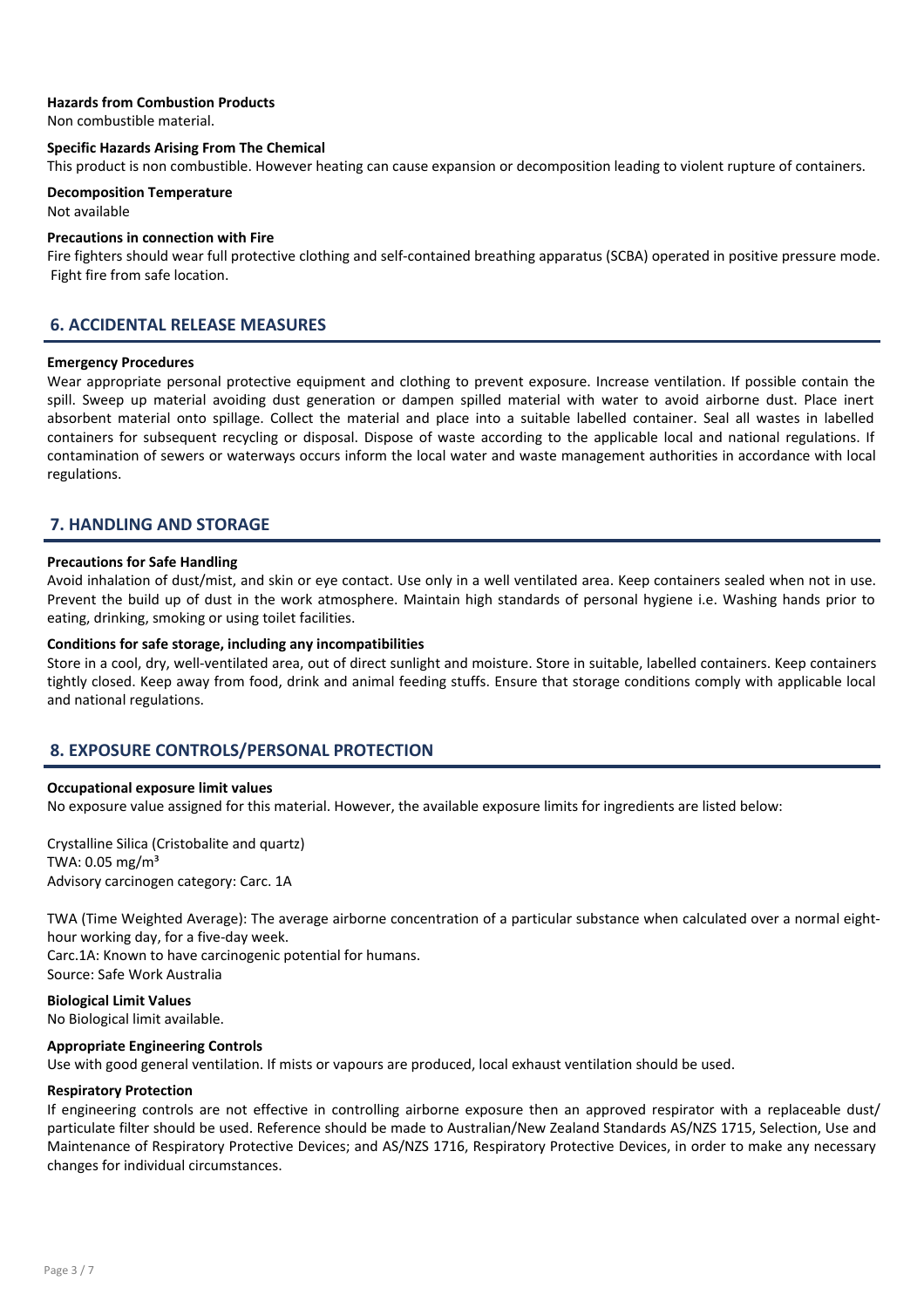## Eye Protection

Safety glasses with side shields, chemical goggles or full-face shield as appropriate should be used. Final choice of appropriate eye/ face protection will vary according to individual circumstances. Eye protection devices should conform to relevant regulations. Eye protection should conform with Australian/New Zealand Standard AS/NZS 1337 (series) - Eye Protectors for Industrial Applications.

## Hand Protection

Wear gloves of impervious material. Final choice of appropriate gloves will vary according to individual circumstances i.e. methods of handling or according to risk assessments undertaken. Reference should be made to AS/NZS 2161.1: Occupational protective gloves - Selection, use and maintenance.

## Body Protection

Brown-black blend of natural organic and mineral substances.

## 9. PHYSICAL AND CHEMICAL PROPERTIES

| <b>Properties</b>                | <b>Description</b>                                          | <b>Properties</b>                                 | <b>Description</b>        |
|----------------------------------|-------------------------------------------------------------|---------------------------------------------------|---------------------------|
| Form                             | Solid                                                       | Appearance                                        | <b>Black slurry</b>       |
| Colour                           | Brown-black                                                 | Odour                                             | Earthy odour              |
| <b>Decomposition Temperature</b> | Not available                                               | <b>Melting Point</b>                              | Not applicable            |
| <b>Boiling Point</b>             | Not applicable                                              | <b>Solubility in Water</b>                        | Not readily soluble       |
| <b>Specific Gravity</b>          | Varies according to<br>composition and moisture<br>content. | pH                                                | $5 - 7$                   |
| <b>Vapour Pressure</b>           | Not applicable                                              | <b>Vapour Density (Air=1)</b>                     | Not applicable            |
| <b>Evaporation Rate</b>          | Not available                                               | <b>Odour Threshold</b>                            | Not available             |
| <b>Viscosity</b>                 | Not available                                               | <b>Partition Coefficient: n-</b><br>octanol/water | Not available             |
| <b>Flash Point</b>               | Not applicable                                              | <b>Flammability</b>                               | Non combustible material. |
| <b>Auto-Ignition Temperature</b> | Not applicable                                              | <b>Explosion Limit - Upper</b>                    | Not applicable            |
| <b>Explosion Limit - Lower</b>   | Not applicable                                              |                                                   |                           |

## 10. STABILITY AND REACTIVITY

#### Reactivity

Reacts with incompatible materials.

#### Chemical Stability

Stable under normal conditions of storage and handling.

## Conditions to Avoid

Extremes of temperature and direct sunlight.

#### Incompatible materials Not available

Hazardous Decomposition Products Thermal decomposition may result in the release of toxic and/or irritating fumes, smoke and gases. Possibility of hazardous reactions

Not available

## Hazardous Polymerization Not available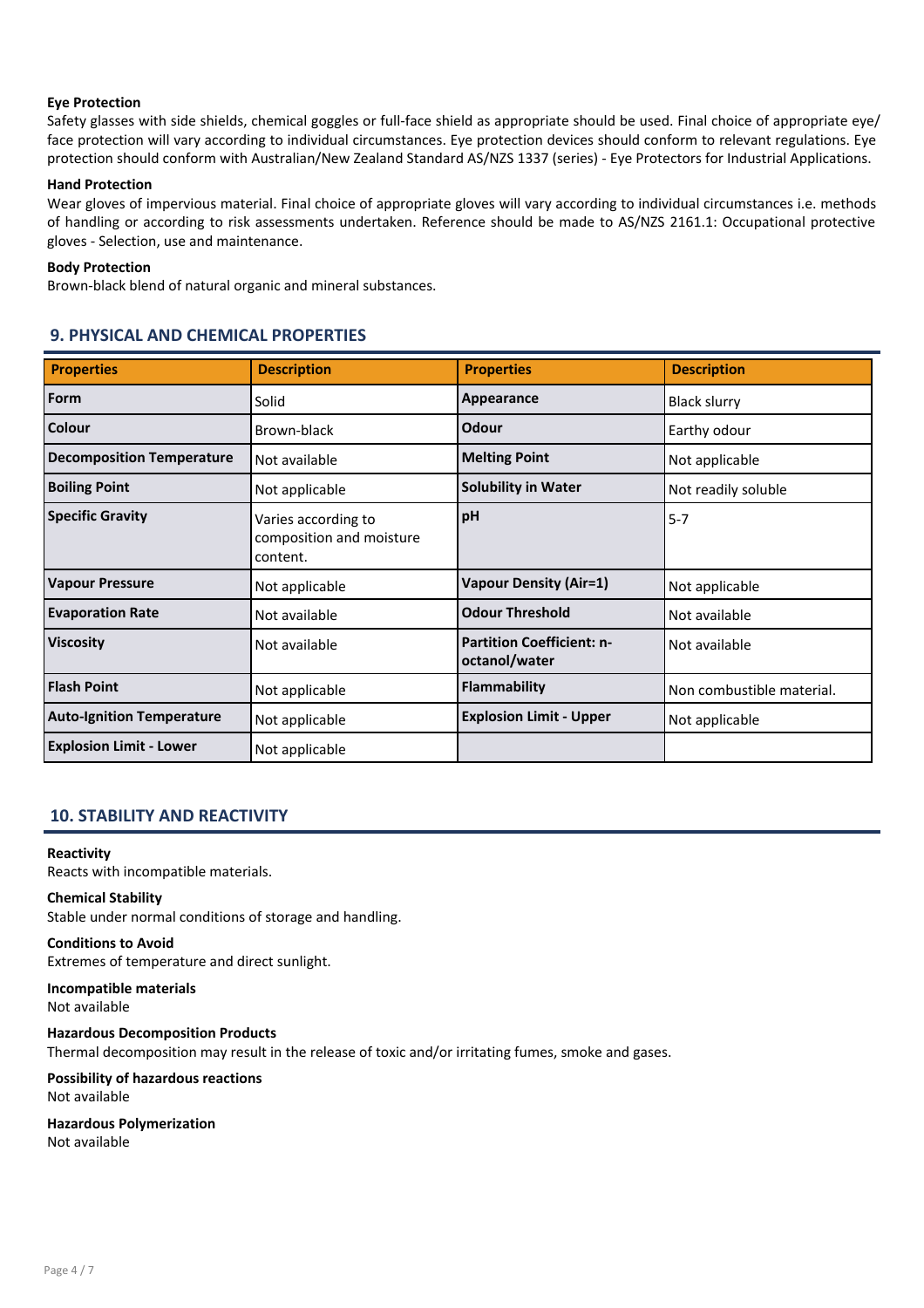## 11. TOXICOLOGICAL INFORMATION

## Toxicology Information

No toxicity data available for this material.

## Ingestion

Ingestion of this product may irritate the gastric tract causing nausea and vomiting.

## Inhalation

Inhalation of dusts/vapors may irritate the respiratory system.

## Skin

May be irritating to skin. The symptoms may include redness, itching and swelling.

## Eye

May be irritating to eyes. The symptoms may include redness, itching and tearing.

## Respiratory sensitisation

Not expected to be a respiratory sensitiser.

## Skin Sensitisation

Not expected to be a skin sensitiser.

## Germ cell mutagenicity

Not considered to be a mutagenic hazard.

## **Carcinogenicity**

## Not considered to be a carcinogenic hazard.

This product contains crystalline silica. No exposure to free respirable crystalline silica is anticipated during normal use of this product as silica is bound in the liquid/paste. It should be noted, however, that respirable crystalline silica has been listed as a Group 1 human carcinogen by the IARC. Inhalation of respirable silica may cause cancer, silicosis or other serious delayed lung injury. Grinding or machining of coated materials may release silica. Use approved dust respirator when grinding, sanding or machining the dried items.

## Reproductive Toxicity

Not considered to be toxic to reproduction.

## STOT-single exposure

Not expected to cause toxicity to a specific target organ.

#### STOT-repeated exposure

Not expected to cause toxicity to a specific target organ.

#### Aspiration Hazard

Not expected to be an aspiration hazard.

## 12. ECOLOGICAL INFORMATION

## **Ecotoxicity**

No ecological data are available for this material.

## Persistence and degradability

Not available

**Mobility** Not available

## Bioaccumulative Potential Not available

Other Adverse Effects Not available

## Environmental Protection

Prevent this material entering waterways, drains and sewers.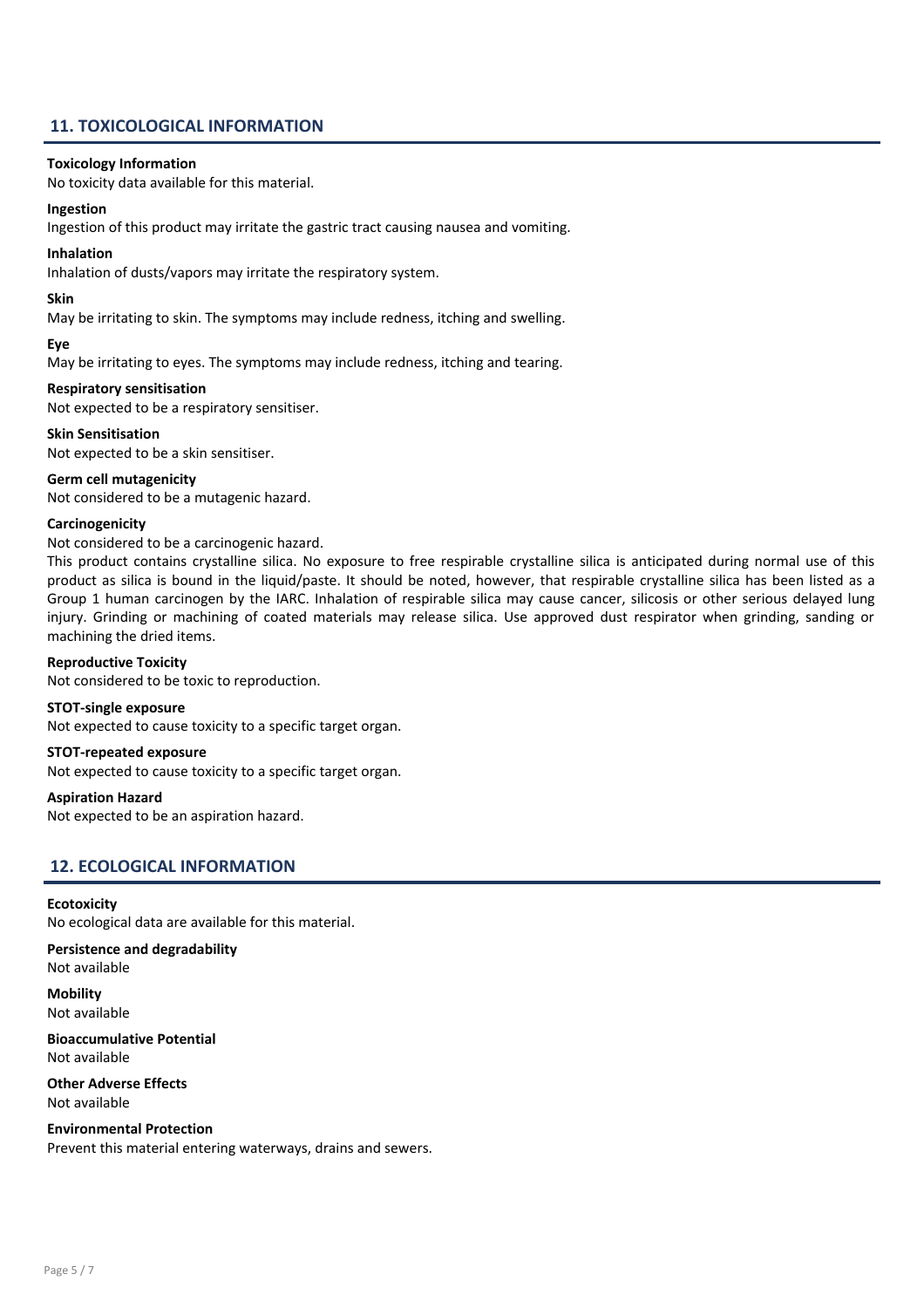## 13. DISPOSAL CONSIDERATIONS

## Disposal considerations

The disposal of the spilled or waste material must be done in accordance with applicable local and national regulations.

## 14. TRANSPORT INFORMATION

## Transport Information

Road and Rail Transport (ADG Code):

Not classified as Dangerous Goods according to the Australian Code for the Transport of Dangerous Goods by Road and Rail (ADG Code) (7th edition).

Marine Transport (IMO/IMDG):

Not classified as Dangerous Goods by the criteria of the International Maritime Dangerous Goods Code (IMDG Code) for transport by sea.

Air Transport (ICAO/IATA): Not classified as Dangerous Goods by the criteria of the International Air Transport Association (IATA) Dangerous Goods Regulations for transport by air.

U.N. Number None Allocated

UN proper shipping name None Allocated

Transport hazard class(es) None Allocated

IMDG Marine pollutant No

Transport in Bulk Not available

Special Precautions for User Not available

## 15. REGULATORY INFORMATION

#### Regulatory information

Not classified as Hazardous according to the Globally Harmonised System of Classification and Labelling of Chemicals (GHS) including Work, Health and Safety Regulations, Australia.

Not classified as a Scheduled Poison according to the Standard for the Uniform Scheduling of Medicines and Poisons (SUSMP).

Poisons Schedule Not Scheduled

## 16. OTHER INFORMATION

## Date of preparation or last revision of SDS

SDS Created: August 2020

#### References

Preparation of Safety Data Sheets for Hazardous Chemicals Code of Practice.

Standard for the Uniform Scheduling of Medicines and Poisons.

Australian Code for the Transport of Dangerous Goods by Road & Rail.

Model Work Health and Safety Regulations, Schedule 10: Prohibited carcinogens, restricted carcinogens and restricted hazardous chemicals.

Workplace exposure standards for airborne contaminants.

Adopted biological exposure determinants, American Conference of Industrial Hygienists (ACGIH).